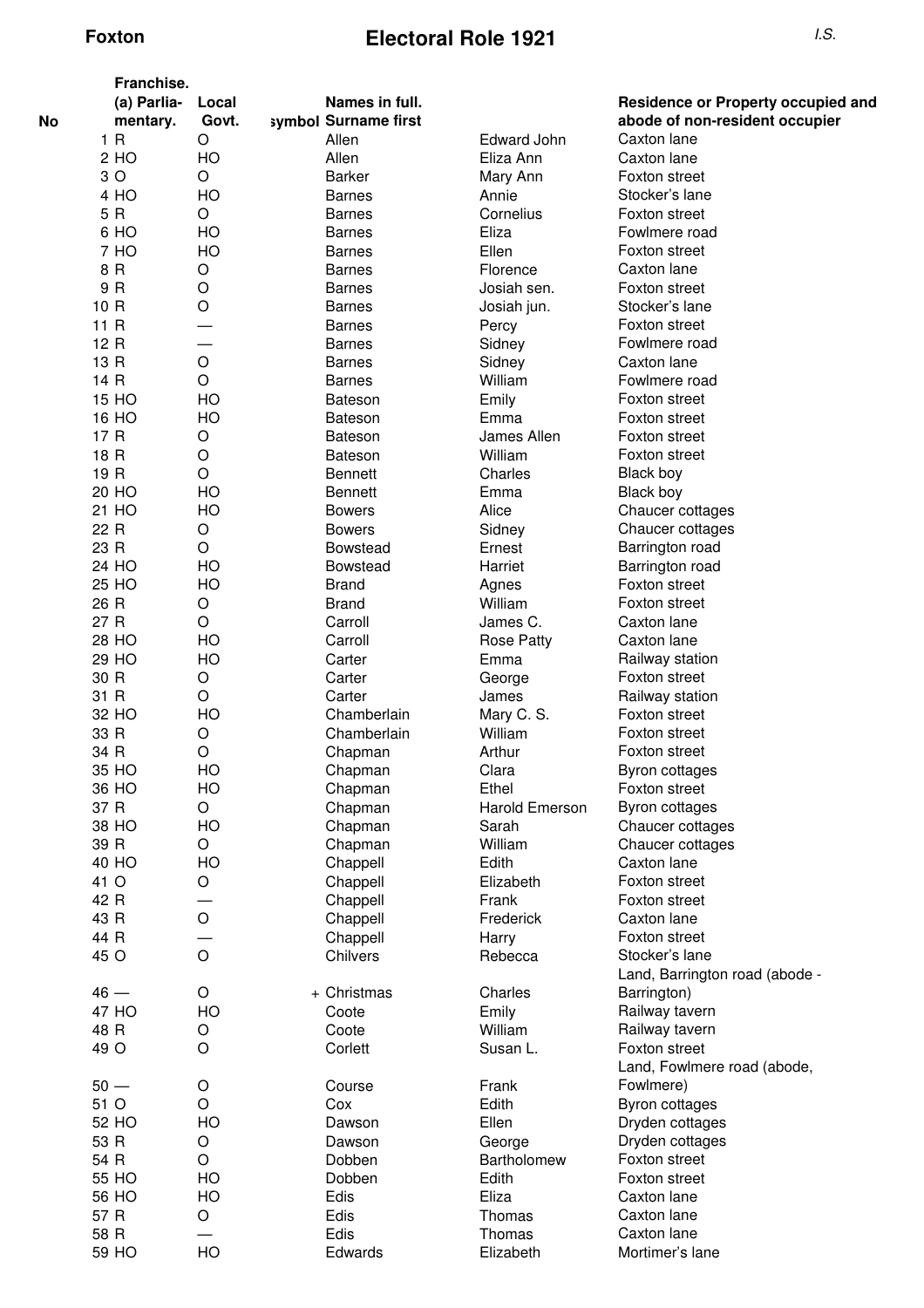| <b>Foxton</b>   |            |                | <b>Electoral Role 1921</b> | I.S.                             |
|-----------------|------------|----------------|----------------------------|----------------------------------|
| 60 R            | O          | Edwards        | Walter                     | Mortimer's lane                  |
| 61 O            | $\circ$    | Ellis          | Emma                       | Foxton street                    |
| 62 R            | O          | Ellis          | Harold                     | Caxton lane                      |
| 63 R            |            | Ellis          | <b>Hubert Harvey</b>       | Foxton street                    |
| 64 HO           | HO         | Ellis          | Kate                       | Foxton street                    |
| 65 R            | O          | Ellis          | Sidney                     | Foxton street                    |
| 66 R            |            | Ellis          | William                    | Foxton street                    |
| 67 HO           | HO         | England        | Ellen                      | Dryden cottages                  |
| 68 R            | O          | England        | Thomas                     | Dryden cottages                  |
| 69 R            | $\circ$    | Foster         | Cuthbert W                 | The hall                         |
| 70 HO           | HO         | Foster         | Ruby                       | The hall                         |
| 71 HO           | HO         | Fox            | Elizabeth                  | Foxton street                    |
| 72 R            | O          | Fox            | Frederick J                | Foxton street                    |
|                 |            |                |                            | Land, Fowlmere road (abode -     |
| 73              | O          | + Freeman      | Joseph                     | Fowlmere)                        |
| 74 HO           | HO         | Funston        | Ellen                      | Barrington road                  |
| 75 R            | O          | Funston        | Ernest                     | Barrington road                  |
| 76 R            |            | Funston        | Frederick                  | Barrington road                  |
| 77 R<br>78 R    | O          | Gadd           | Bernard                    | Fowlmere road<br>Fowlmere road   |
| 79 HO           | HO         | Gadd<br>Gadd   | Henry                      | Fowlmere road                    |
| 80 HO           | HO         | Gifford        | Mary<br><b>Isabel Mary</b> | Bury farm                        |
| 81 R            | O          | Gifford        | James                      | Bury farm                        |
| 82 R            | O          | Gifford        | Patrick                    | Mortimer's farm                  |
| 83 HO           | HO         | Harper         | <b>Annie Mary</b>          | Foxton street                    |
| 84 R            | O          | Harper         | Joseph                     | Foxton street                    |
| 85 HO           | HO         | Haylock        | Rosette                    | Stocker's lane                   |
| 86 R            | O          | Haylock        | William                    | Stocker's lane                   |
| 87 R            |            | Haylock        | <b>William Samuel</b>      | Stocker's lane                   |
| 88 HO           | HO         | Hedger         | Elizabeth                  | Foxton street                    |
| 89 R            |            | Hedger         | Frank Edward               | Foxton street                    |
| 90 O            | O          | Hedger         | Mary                       | Foxton street                    |
| 91 R            | $\circ$    | Hedger         | William J                  | Foxton street                    |
| 92 R            |            | <b>Hicks</b>   | Cyril                      | Foxton street                    |
| 93 R            | $\circ$    | Holden         | Herbert                    | Foxton street                    |
| 94 HO           | HO         | Holden         | Sarah E                    | Foxton street                    |
| 95 R            | O          | Hume           | James                      | Addison cottages                 |
| 96 HO           | HO         | Hume           | Sarah                      | Addison cottages                 |
| 97 R            | O          | Impey          | Abraham                    | Foxton street                    |
| 98 R            |            | Impey          | Albert W                   | Opposite the black boy           |
| 99 HO           | HO         | Impey          | Elizabeth                  | Foxton street                    |
| 100 R           | O          | Impey          | Ernest                     | Foxton street                    |
| 101 HO          | HO         | Impey          | Hannah                     | Mortimer's lane                  |
| 102 HO          | HO         | Impey          | Hannah                     | Foxton street                    |
| 103 O           | O          | Impey          | Harriet                    | Caxton lane                      |
| 104 R           |            | Impey          | <b>Hubert Arthur</b>       | Foxton street                    |
| 105 R           | O          | Impey          | Nathan                     | Foxton street<br>Mortimer's lane |
| 106 R<br>107 HO | HO         | Impey          | Percy<br>Susan             | Foxton street                    |
| 108 R           |            | Impey<br>Impey | Thomas                     | Caxton lane                      |
| 109 R           |            | Impey          | William                    | Caxton lane                      |
| 110 R           |            | Ison           | Charles                    | Foxton street                    |
| 111 R           |            | Ison           | Herbert                    | Foxton street                    |
| 112 HO          | HO         | Ison           | Mary                       | Foxton street                    |
| 113 R           | O          | Ison           | William                    | Foxton street                    |
| 114 R           |            | Jacobs         | Daniel H.                  | Caxton lane                      |
|                 |            |                |                            | Land, Barrington road (abode -   |
| $115 -$         | O          | + Jude         | Philip                     | Barrington)                      |
| 116 R           |            | Kefford        | <b>Frederick Charles</b>   | Foxton street                    |
| 117 O           | $\circ$    | Kefford        | Mary Ann                   | Foxton street                    |
| 118 HO          | HO         | Kinder         | Jemima Margaret            | The vicarage                     |
| 119 R           | O          | Kinder         | Lewis Kennedy              | The vicarage                     |
| 120 HO          | HO         | Kirby          | Emma                       | Foxton street                    |
| 121 R           |            | Kirby          | Frederick Douglas          | Foxton street                    |
| 122 R           | $\bigcirc$ | Kirby          | John                       | Foxton street                    |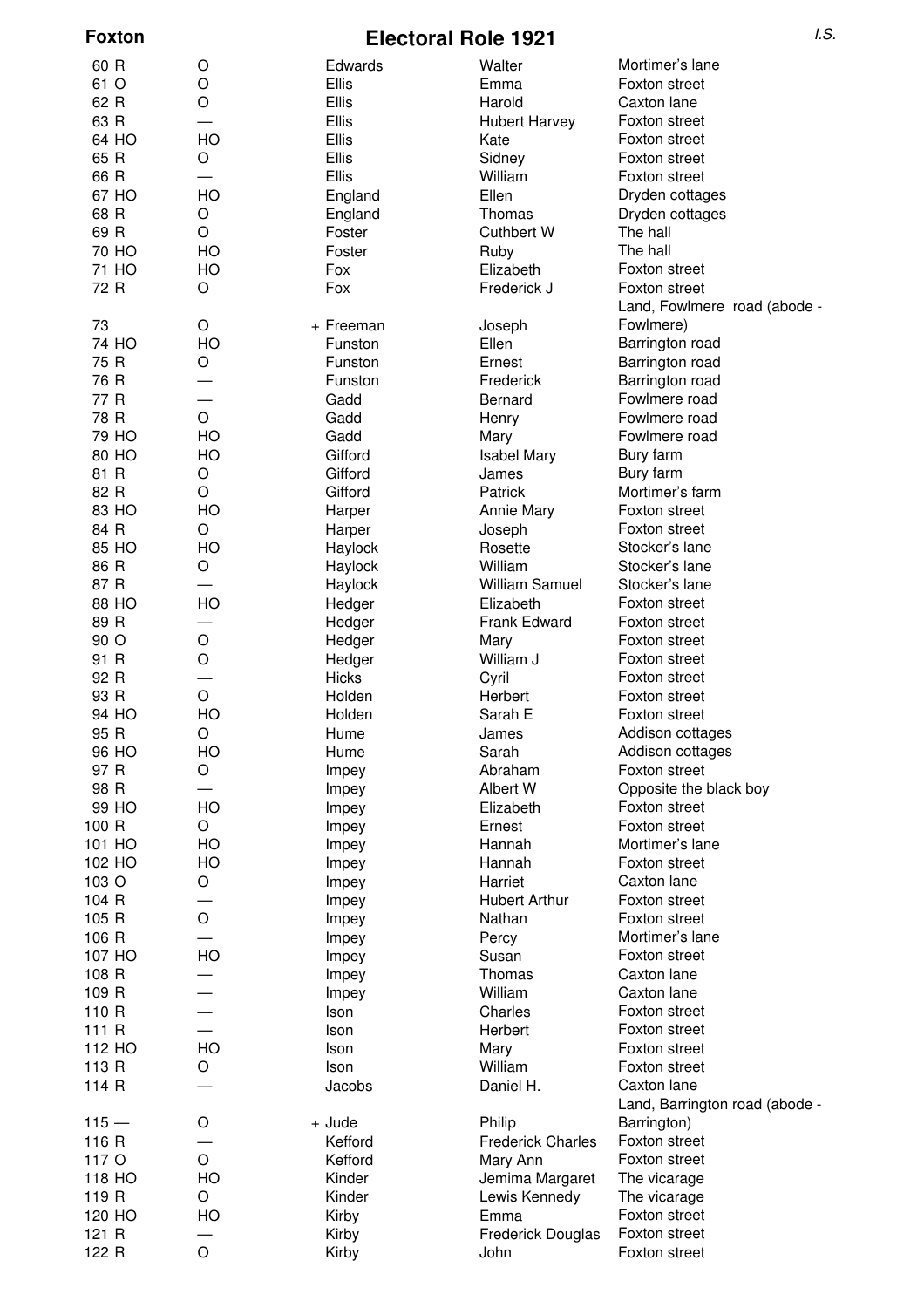| <b>Foxton</b> | <b>Electoral Role 1921</b> |               |                        |                                     |
|---------------|----------------------------|---------------|------------------------|-------------------------------------|
| 123 NM        |                            | a Kirby       | <b>Stanley Charles</b> | Foxton street                       |
| 124 HO        | HO                         | Langford      | Florence               | Foxton street                       |
| 125 R         | O                          | Langford      | Frank                  | Foxton street                       |
| 126 O         | O                          | Lawrence      | Emily                  | Stocker's lane                      |
| 127 HO        | HO                         | Looker        | Ann                    | Stocker's lane                      |
| 128 HO        | HO                         | Looker        | <b>Bertha</b>          | Foxton street                       |
| 129 R         | O                          | Looker        | Edward                 | Foxton street                       |
| 130 R         | O                          | Looker        | Herbert Joe            | Mortimer's lane                     |
| 131 HO        | HO                         | Looker        | Matilda                | Foxton street                       |
| 132 HO        | HO                         | Looker        | Selina                 | Mortimer's lane.                    |
| 133 R         | O                          | Looker        | William                | Stocker's lane                      |
| 134 R         | O                          | Looker        | Willis                 | Foxton street                       |
| 135 R         | O                          | Lowe          | Charles                | Foxton street                       |
| 136 HO        | HO                         | Loyd          | Florence               | Foxton street                       |
| 137 R         | $\circ$                    | Loyd          | William                | Foxton street                       |
| 138 O         | $\circ$                    | Lyon          | <b>Bessie</b>          | Foxton house                        |
| 139 R         | —                          | Lyon          | <b>William Alfred</b>  | Foxton house                        |
| 140 R         | $\circ$                    | Marshall      | Joseph W.              | Chaucer cottages                    |
| 141 HO        | HO                         | Marshall      | Mary                   | Chaucer cottages                    |
| 142 HO        | HO                         | Matthews      | Eliza                  | Stocker's lane                      |
| 143 HO        | HO                         | Matthews      | Elizabeth              | Foxton street                       |
| 144 R         | O                          | Matthews      | Frederick              | Foxton street                       |
| 145 R         | O                          | Matthews      | William                | Stocker's lane                      |
| 146 O         | O                          | Mead          | Agnes                  | Stocker's lane                      |
| 147 HO        | HO                         | Mead          | Caroline               | Fowlmere road                       |
| 148 R         | O                          | Mead          | Charles                | Foxton street                       |
| 149 R         |                            | Mead          | George                 | Stocker's lane                      |
| 150 R         | $\mathsf O$                | Mead          | Job                    | Fowlmere road                       |
| 151 R         | $\mathsf O$                | Mead          | Joe                    | Foxton street                       |
| 152 R         |                            | Mead          | Leonard                | Foxton street                       |
| 153 HO        | HO                         | Mead          | Minnie                 | Foxton street                       |
| 154 HO        | HO                         | Mead          | Sarah                  | Foxton street                       |
| 155 NM        |                            | a Mead        | Sidney                 | Foxton street                       |
| 156 R         | $\circ$                    | Mead          | William                | Caxton lane                         |
|               |                            |               |                        | Land, Barrington road (abode -      |
| $157 -$       | O                          | Miller        | Arthur                 | Barrington)                         |
| 158 HO        | HO                         | Morley        | Agnes                  | Foxton street                       |
|               |                            |               |                        | Land, Fowlmere road (abode-         |
| $159 -$       | O                          | + Morley      | Elijah                 | Fowlmere)                           |
| 160 R         | O                          | Morley        | Harvey                 | Foxton street                       |
|               |                            |               |                        | Osier beds, Cambridge road (abode - |
| $161 -$       | $\circ$                    | Muncey        | Josiah Chapman         | Cottenham)                          |
| 162 R         | O                          | Neaves        | <b>Ernest Edward</b>   | Caxton lane                         |
| 163 R         | O                          | <b>Neaves</b> | George                 | Foxton street                       |
| 164 HO        | HO                         | Neaves        | Sarah Ann              | Foxton street                       |
| 165 HO        | HO                         | Newling       | Alice                  | Foxton street                       |
| 166 R         | O                          | Newling       | Frederick              | Foxton street                       |
| 167 R         | $\mathsf O$                | Newman        | Alfred                 | Foxton street                       |
| 168 HO        | HO                         | Newman        | Frances                | Mortimer's lane                     |
| 169 HO        | HO                         | Newman        | Jane                   | Foxton street                       |
| 170 R         | O                          | Newman        | John                   | Foxton street                       |
| 171 R         | O                          | Newman        | Thomas                 | Foxton street                       |
| 172 R         |                            | Newman        | Thomas                 | Foxton street                       |
| 173 R         | $\hbox{O}$                 | Newman        | William                | Mortimer's lane                     |
| 174 O         | $\bigcirc$                 | O'Connor      | Mary                   | Caxton lane                         |
| 175 HO        | HO                         | Palmer        | Alice                  | Caxton lane                         |
| 176 R         | O                          | Palmer        | Ernest                 | Caxton lane                         |
| 177 R         | O                          | Pink          | Charles                | Foxton street                       |
| 178 R         | O                          | Pleasance     | Arthur Salisbury       | Chaucer cottages                    |
| 179 HO        | HO                         | Pleasance     | Emma Frances           | Chaucer cottages                    |
| 180 O         | O                          | Price         | Mary                   | White horse                         |
| 181 R         |                            | Rayner        | <b>Albert Henry</b>    | Foxton cross                        |
| 182 R         |                            | Rayner        | <b>Arthur Wallis</b>   | Near station                        |
| 183 HO        | HO                         | Rayner        | Elizabeth              | Foxton cross                        |
| 184 R         | O                          | Rayner        | Harry                  | Foxton cross                        |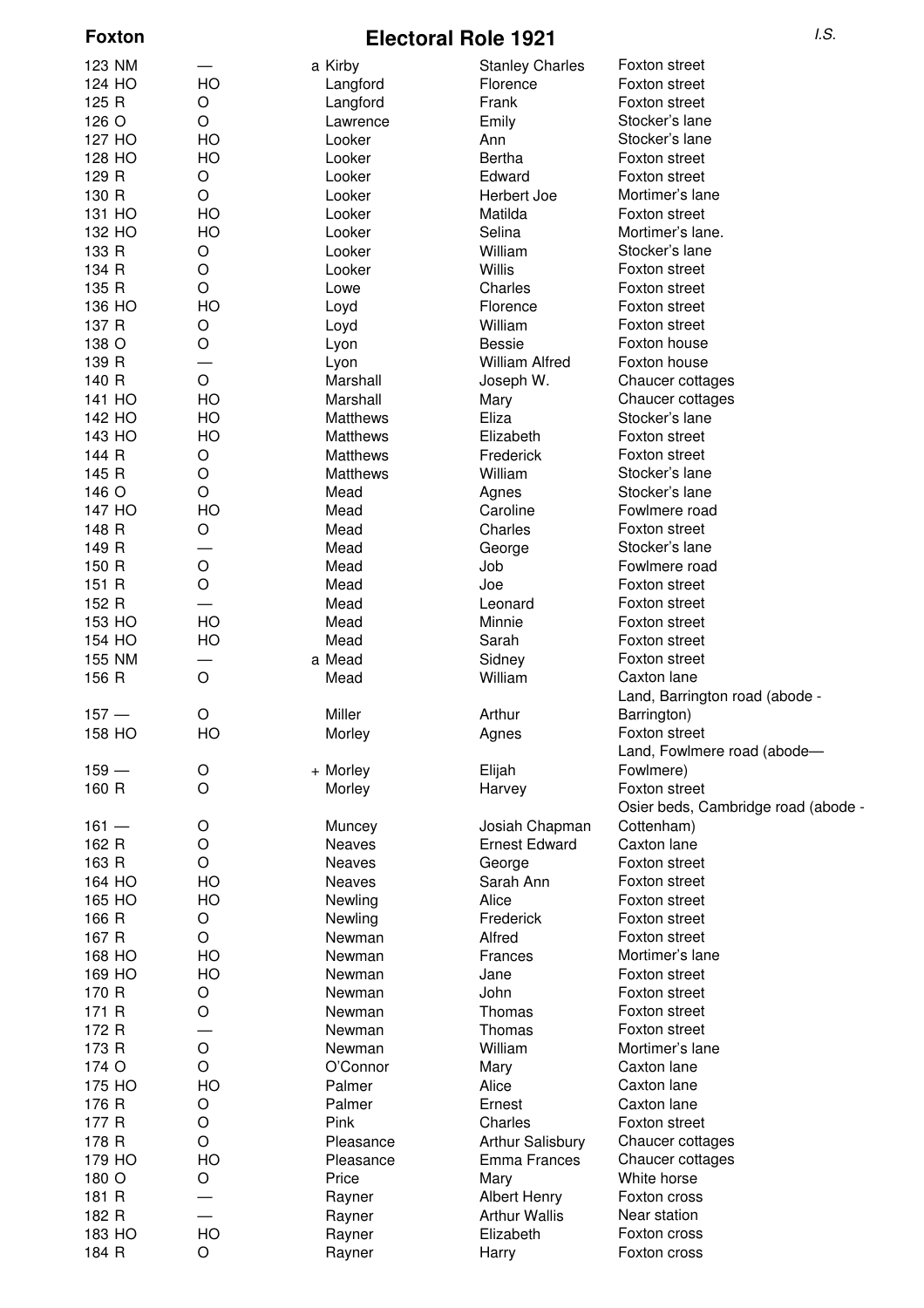| <b>Foxton</b>    | <b>Electoral Role 1921</b> |                  |                      | I.S.                                           |  |
|------------------|----------------------------|------------------|----------------------|------------------------------------------------|--|
| 185 R            | O                          | Rayner           | John                 | Fowlmere road<br>Land, Cambridge road (abode - |  |
| $186 -$          | O                          | Rodwell          | James Edwin          | Shelford                                       |  |
| 187 R            | O                          | Salmon           | William              | Stocker's lane                                 |  |
| 188 R            | O                          | Savill           | Harry                | Addison cottages                               |  |
| 189 R            |                            | Scutchings       | А.                   | 3 Chaucer cottages                             |  |
| 190 R            | $\circ$                    | Shaw             | George William       | Addison cottages                               |  |
| 191 HO           | HO                         | Shaw             | Hannah               | Addison cottages                               |  |
|                  |                            |                  |                      | Land, Fowlmere road (abode -                   |  |
| $192 -$          | O                          | + Sheldrick      | Richard              | Fowlmere)                                      |  |
| 193 R            | O                          | Sizer            | Albert               | Stocker's lane                                 |  |
| 194 HO           | HO                         | Sizer            | <b>Bessie</b>        | Stocker's lane                                 |  |
| 195 HO           | HO                         | Sizer            | Emily                | Stocker's lane                                 |  |
| 196 R            | O                          | Sizer            | Ernest               | Stocker's lane                                 |  |
| 197 HO           | HO                         | Skipper          | Elsie                | Foxton street                                  |  |
| 198 R            | O                          | Skipper          | William              | Foxton street                                  |  |
| 199 HO           | HO                         | Smith            | Clara                | Foxton street                                  |  |
| 200 HO           | HO                         | Smith            | Emma                 | Barrington road                                |  |
| 201 HO           | HO                         | Smith            | Ethel                | Foxton street                                  |  |
| 202 R            |                            | Smith            | George               | Foxton street                                  |  |
| 203 R            | $\mathsf O$                | Smith            | Harold               | Fowlmere road                                  |  |
| 204 R            | $\mathsf O$                | Smith            | John Wood            | Barrington road                                |  |
| 205 O            | $\circ$                    | Smith            | Mary                 | <b>Bleak</b> farm                              |  |
|                  |                            | + Smith          |                      | Land, Fowlmere road (abode - Station           |  |
| $206 -$<br>207 R | O<br>O                     | Smith            | Oswin<br>Thomas      | road, Cambridge)<br>Cambridge road             |  |
| 208 R            |                            | Smith            | Thomas               | Cambridge road                                 |  |
|                  |                            |                  |                      | Land, Fowlmere road (abode - Bleak             |  |
| 209 R            | O                          | Smith            | William              | farm, Foxton)                                  |  |
| 210 R            | $\circ$                    | Smith            | William              | Foxton street                                  |  |
| 211 HO           | HO                         | <b>Starr</b>     | Emma                 | Foxton street                                  |  |
| 212 R            | O                          | Starr            | John                 | Foxton street                                  |  |
| 213 HO           | HO                         | <b>Stock</b>     | Elizabeth            | Foxton street                                  |  |
| 214 HO           | HO                         | <b>Stock</b>     | Elsie                | Barrington road                                |  |
| 215 R            | O                          | <b>Stock</b>     | George               | Home farm                                      |  |
| 216 HO           | HO                         | <b>Stock</b>     | Naomi                | Home farm                                      |  |
| 217 R            | O                          | <b>Stock</b>     | Thomas               | Foxton street                                  |  |
| 218 R            |                            | <b>Stock</b>     | Walter               | Foxton street                                  |  |
| 219 R            | $\bigcirc$                 | <b>Stock</b>     | <b>William Sweet</b> | Barrington road                                |  |
| 220 R            | O                          | Stockbridge      | Malcolm              | Foxton street                                  |  |
| 221 O            | O                          | Stockbridge      | Myrtle Kate          | Foxton street                                  |  |
| 222 R            | $\circ$                    | Stubbings        | Frank Edward         | Byron cottages                                 |  |
| 223 HO           | HO                         | Stubbings        | Gertrude             | Byron cottages                                 |  |
| 224 HO           | HO                         | Sutherland       | Jean Forest          | The laurels                                    |  |
| 225 R            | O                          | Sutherland       | Niel H.              | The laurels                                    |  |
|                  |                            |                  | Ernest               | Land, Barrington road (abode -<br>Barrington)  |  |
| $226 -$<br>227 R | O                          | Sutton<br>Talbot | Horace C.            | Dryden cottages                                |  |
| 228 R            | O                          | Taylor           | Henry James          | 3 Chaucer cottages                             |  |
| 229 HO           | HO                         | Taylor           | Jessie               | Chaucer cottages                               |  |
| 230 R            | O                          | Thompson         | George               | Dryden cottages                                |  |
| 231 HO           | HO                         | Thompson         | Selina               | Dryden cottages                                |  |
| 232 HO           | HO                         | Tuck             | Alice                | Foxton street                                  |  |
| 233 R            | O                          | <b>Tuck</b>      | Harry                | Foxton street                                  |  |
| 234 HO           | HO                         | <b>Tuck</b>      | Nellie               | Foxton street                                  |  |
| 235 R            | O                          | <b>Tuck</b>      | Swan                 | Foxton street                                  |  |
| 236 R            |                            | <b>Tuck</b>      | William              | Foxton street                                  |  |
| 237 R            |                            | Warland          | Albert               | Foxton street                                  |  |
| 238 HO           | HO                         | Warland          | Charlotte            | Foxton street, near Barron's farm              |  |
| 239 R            | O                          | Warland          | John                 | Foxton street, near Barron's farm              |  |
| 240 R            | O                          | Warland          | John                 | Foxton street                                  |  |
| 241 R            | $\circ$                    | Welch            | Dudley               | Foxton street                                  |  |
| 242 HO           | HO                         | Welch            | <b>Emily Agnes</b>   | Foxton street                                  |  |
| 243 R            | O                          | Whybiow          | Albert               | Barrington road                                |  |
| 244 HO           | HO                         | Whybrow          | Maud                 | Barrington road                                |  |